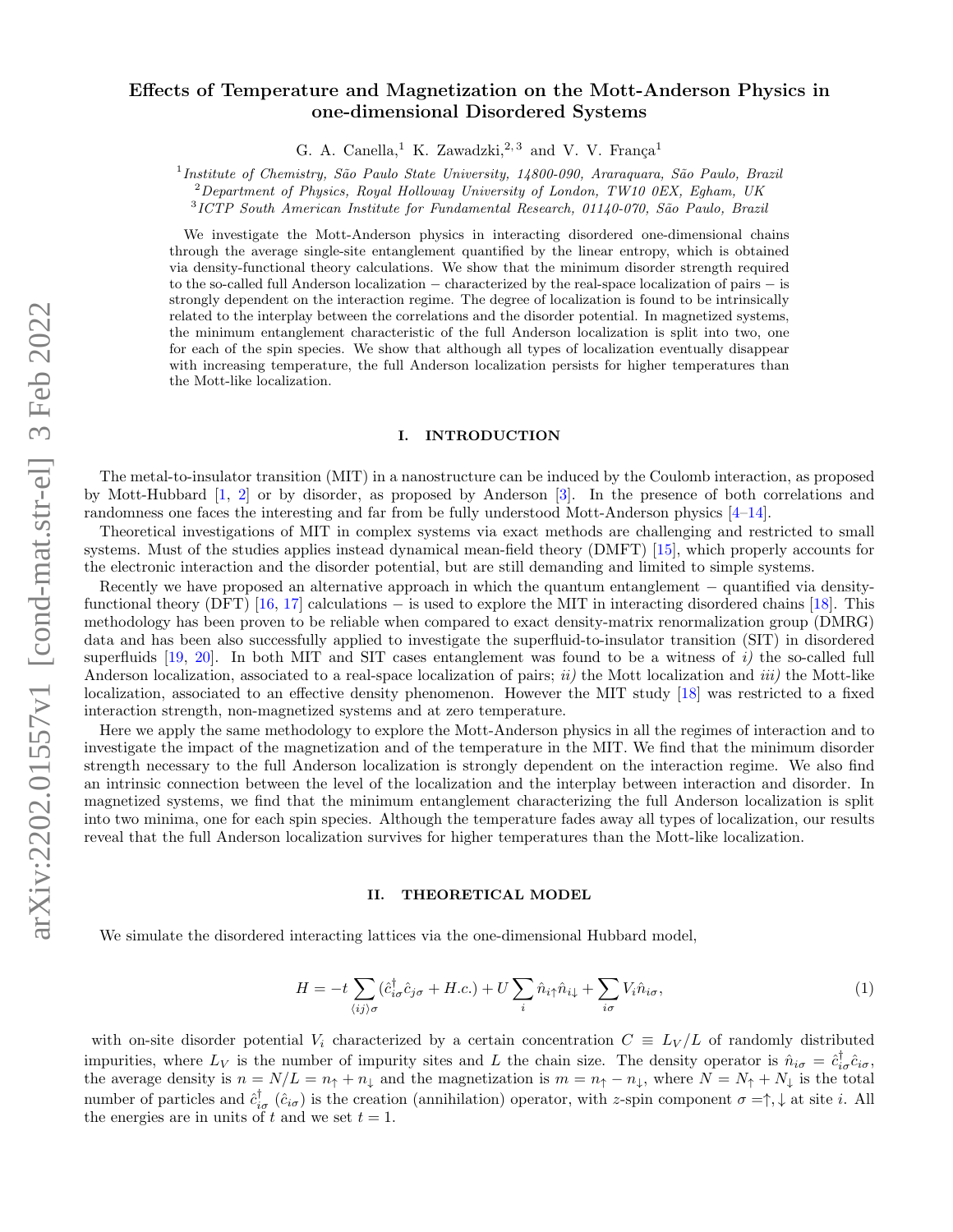

FIG. 1. Entanglement of disordered nanostructures as a function of the particle interaction: (a) for several concentrations C of impurities with strength  $V = -20t$  and (b) for several disorder strengths V at the critical concentration  $C_C = 100n/2 = 40\%$ .

0

 $V = -20t$ 

0 2 4 6 8 10 12 14 16 18 20

 $\bar{U}$ 

40%

 $\sqrt{ }$ 

0.2

0.4

 $\epsilon$ 

0.6

0.8

We consider the average single-site entanglement: a bipartite entanglement between each site with respect to the remaining  $L - 1$  sites averaged over the sites. For the pure ground state this can be quantified via the average linear entropy,

$$
\mathcal{L} = \frac{1}{L} \sum_{i} \mathcal{L}_{i} = 1 - \frac{1}{L} \sum_{i} \left( w_{\uparrow,i}^{2} + w_{\downarrow,i}^{2} + w_{2,i}^{2} + w_{0,i}^{2} \right), \qquad (2)
$$

 $\frac{1}{2}$ 

1 2 3 4 5 6 7 8 9 10

✚ ✚ ✚ ✚ ✚ ✚ ✚ ✚ ✚ ✚  $\bar{U}$ 

✖

✖

✖

where  $w_{\uparrow,i} = n/2 + m/2 - w_2$  and  $w_{\downarrow,i} = n/2 - m/2 - w_2$  are unpaired occupation probabilities,  $w_{2,i} = \partial e_0/\partial U$  is the double occupancy, where  $e_0$  is the per-site ground-state energy, and  $w_{0,i} = 1 - w_{\uparrow,i} - w_{\downarrow,i} - w_{2,i}$  is the empty occupation probability at site i.

For small chains  $(L = 8)$  we obtain the exact L by diagonalizing the Hamiltonian. For larger  $(L = 100)$  disordered chains, the entanglement is quantified via a set of approaches (for more details and accuracy of this formalism, see Ref. [\[18\]](#page-4-8)): *i*) an approximate density functional [\[14\]](#page-4-4) for the linear entropy of homogeneous chains,  $\mathcal{L}^{hom}$ , is used in a local-density approximation (LDA),  $\mathcal{L} \approx \mathcal{L}^{LDA} = 1/L \sum_i \mathcal{L}^{hom}(n, m, U)|_{n \to n_i}$ ; *ii*) the density profile  $\{n_i\}$  is obtained via DFT calculations within LDA, in this case the exact Lieb-Wu energy is used as the homogeneous input; and  $iii$ ) the derivative  $\partial e_0/\partial U$  is calculated via analytical parametrizations [\[21,](#page-4-11) [22\]](#page-4-12) for the Lieb-Wu exact energy [\[23\]](#page-4-13). For each set of parameters  $(C, V; U, n, m)$ ,  $\mathcal L$  is obtained through an average over 100 samples of random disorder samples to ensure that the results are not dependent on specific configurations of impurities. Notice that this huge amount of data would be impracticable via exact methods such as DMRG.

### III. RESULTS AND DISCUSSION

We start by exploring the Mott-Anderson physics at zero temperature via the entanglement as a function of interaction. In Figure 1a we consider several concentrations of impurities with a fixed strength  $V = -20t$ , thus ranging from strong  $(|V| >> U)$  to moderate  $(|V| \approx U)$  disorder. As disorder becomes more relevant, i.e. for  $U \to 0$ , entanglement decreases and saturates for any concentration  $C > 0$ . This saturation characterizes the localization: the disorder potential freezes the electronic degrees of freedom such that  $\mathcal{L} \to$  constant.

Fig. 1a also shows the non-monotonic behavior of entanglement with  $C$ , whose minimum occurs at the critical concentration  $C_C = 100n/2 = 40\%$  for  $V < 0$  (for  $V > 0$ ,  $C_C = 100(1 - n/2)$ ), observed previously in the MIT [\[18\]](#page-4-8) and in the SIT [\[19,](#page-4-9) [20\]](#page-4-10). This minimum entanglement has been associated − in both MIT and SIT cases − to a fully localized state, marked by  $\mathcal{L} \to 0$  for  $|V| \to \infty$  due to real-space localization of pairs (as also confirmed by the average occupation probabilities, see Figure 2). While for the MIT the full localization was found to appear for  $|V| \ge V_{min} \approx 3t$  for  $U = 5t$ , for the SIT the same minimum  $V_{min} \approx 3t$  was found for any interaction [\[20\]](#page-4-10). However we observe now a distinct feature: Fig. 1a reveals that depending on the interaction strength  $(U > 10t)$  even a strong disorder potential as  $V = -20t$  is not enough to fully localize the system, i. e.  $\mathcal{L} \neq 0$  at  $C_C = 40\%$ . In other words,  $V_{min}$  in the MIT case is strongly affected by the interaction.

To further analyze this interplay between U and V, in Fig. 1b we focus on the critical concentration  $C_C$  and vary

 $V = -12t$  $V = -20t$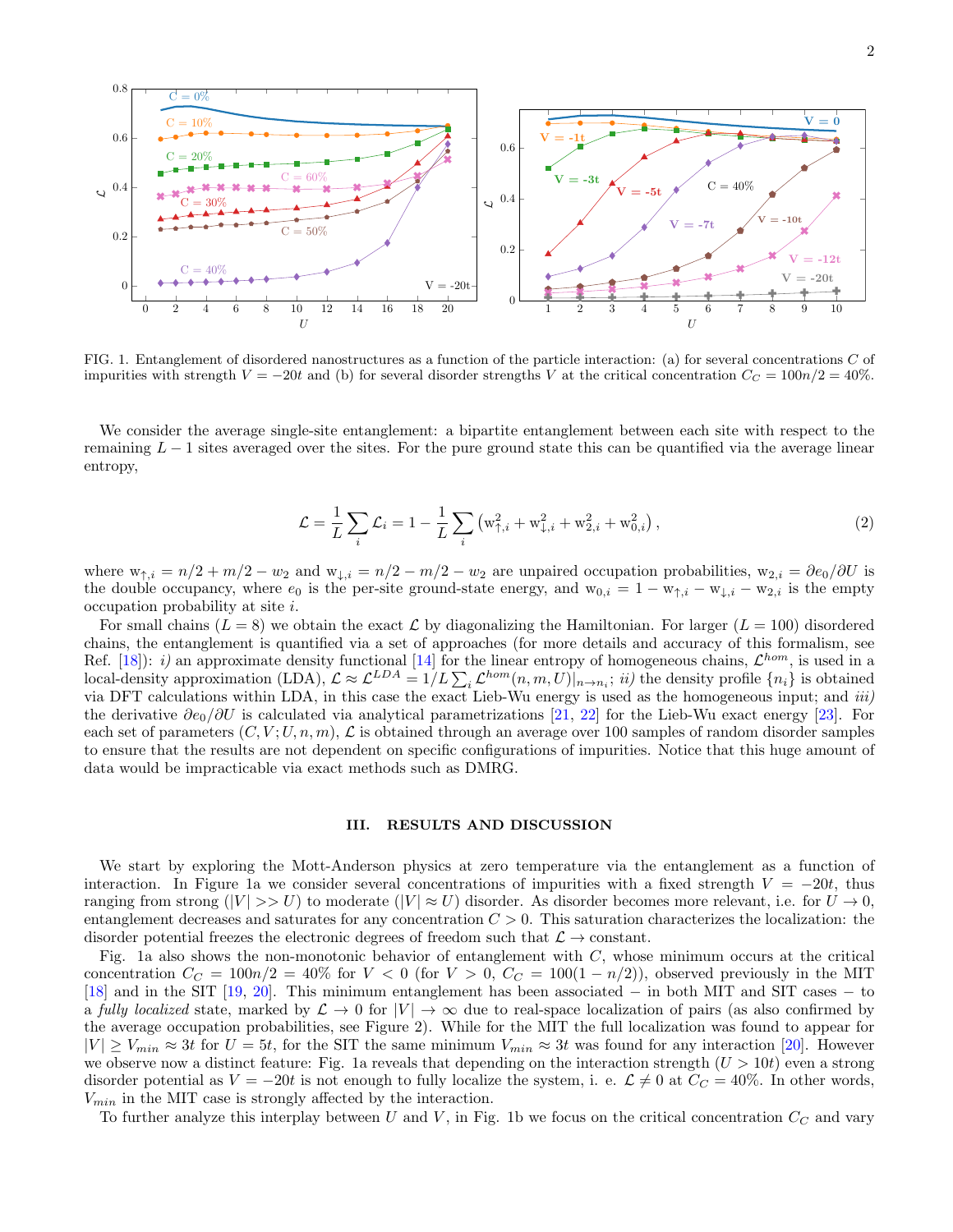

FIG. 2. Entanglement of disordered nanostructures as a function of the impurities' concentration for several attractive (a) and repulsive (b) disorder strengths at a fixed U, and for several interaction strengths at a fixed V (c). (d) and (e) average occupation probabilities as a function of the impurities concentration: double occupancies (d) and single-occupation probabilities (e) at impurity  $(\bar{w}_2^V, \bar{w}_1^V)$  and non-impurity sites  $(\bar{w}_2^{V=0}, \bar{w}_1^{V=0})$ . In all cases  $L = 100$  and  $n = 0.8$ .

instead the potential strength V. We find that for  $|V| \lesssim U$  the degree of entanglement is essentially independent on  $V$ , suggesting that the system presents the same degree of localization for a given  $U$  and that this is a weak localization, since the degree of entanglement is very close to the clean  $V = 0$  case. In contrast, for  $|V| \ge U$  the degree of entanglement decreases with  $U$  decreasing and is smaller for higher  $|V|$ , reaching the full localization when  $|V| \to \infty$ . As U increases, a stronger V is required for having  $\mathcal{L} \to 0$ , confirming thus that the full localization in the MIT requires a minimum disorder strength  $V_{min}$  which is dependent on the interaction. For the particular case of  $V = -1t$ , such that U is always  $U \gtrsim |V|$ , we don't find the characteristic decreasing of entanglement when  $U \to 0$ , indicating that the full localization does not occur in this case.

Next we analyze the impact of the impurities' concentration on the entanglement for several attractive, Figure 2a, and repulsive, Figure 2b, disorder strengths. In both cases we see the signature of the full Anderson localization for  $|V| \gtrsim U$ : minimum entanglement at the critical concentration  $C_C = 100n/2$  for  $V < 0$  and  $C_C = (1 - n/2)100$  for  $V > 0$  with  $C > 0$  for  $|V| > 0$ . For  $|V| \leq U$  the minimum at  $C > 0$  diseppears so the system does not fully l  $V > 0$ , with  $\mathcal{L} \to 0$  for  $|V| \to \infty$ . For  $|V| \lesssim U$  the minimum at  $C_C$  disappears, so the system does not fully localize.

We also see the extra minimum at  $C_C^* = 100n$  for  $V < 0$  (Fig. 2a) and at  $C_C^* = (1 - n)100$  for  $V > 0$  (Fig. 2b) associated to a Mott-like localization  $[18]$ , in which the effective density is equal to 1 either at the impurity sites (for  $V < 0$  or at the non-impurity sites (for  $V > 0$ ). For attractive disorder this means that the average double occupancy in the impurity sites  $(\bar{w}_2^V)$  tends to zero due to the repulsion U, while the single-particle probability  $(\bar{w}_1^V)$  tends to a maximum, as confirmed by Figures 2c and 2d (for repulsive disorder, the same holds for the non-impurity sites: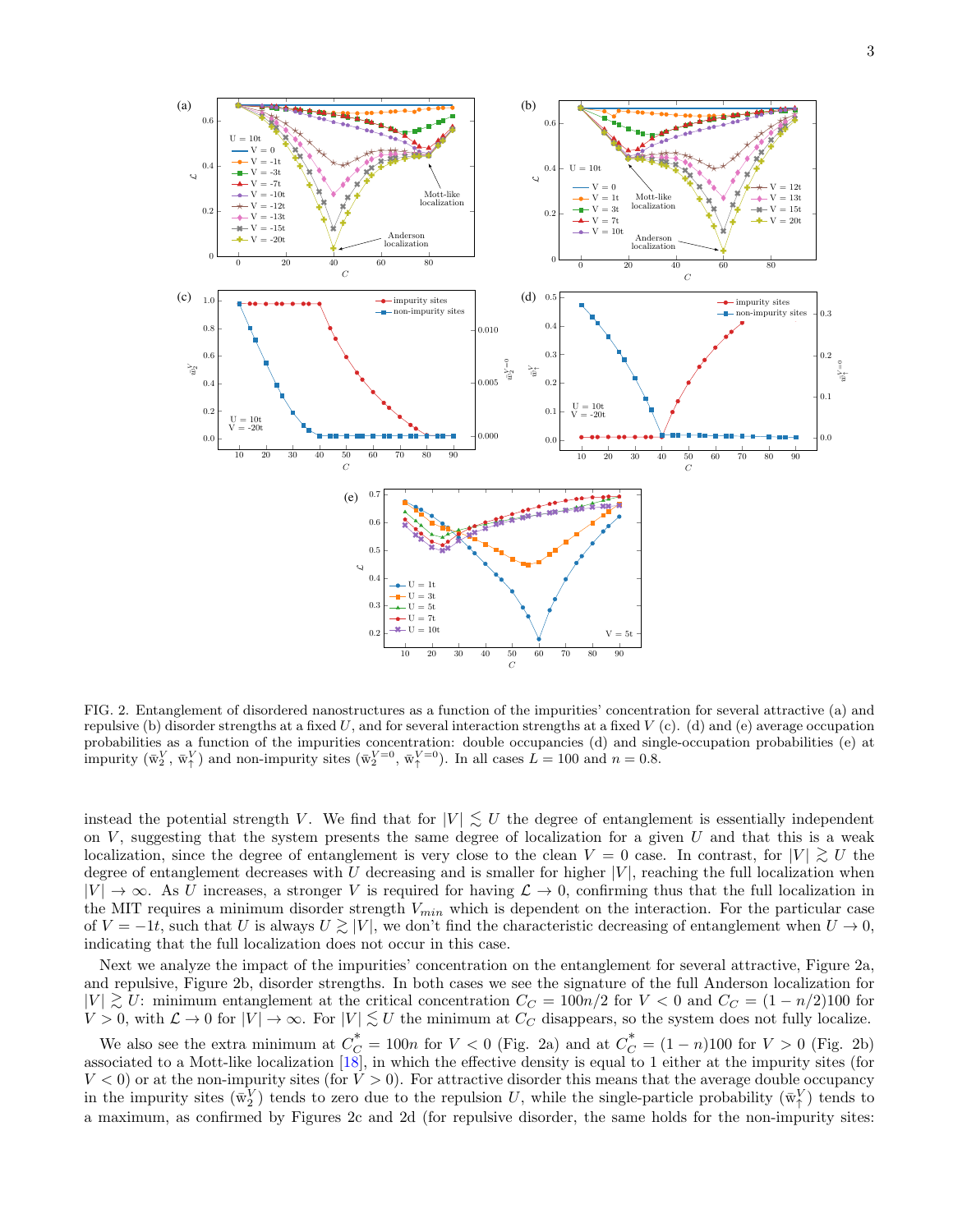

FIG. 3. (a) Entanglement as a function of the concentration of impurities for several temperatures for  $n = 0.75$ . (b) Entanglement as a function of the temperature for several concentrations for  $n = 0.75$ . (c) Entanglement as a function of concentration for several magnetizations  $m = n<sub>1</sub> - n<sub>\downarrow</sub>$  for  $n = 1.0$ . In all cases  $L = 8$ ,  $U = 5t$  and  $V = -10t$ .

 $\bar{w}_2^{V=0} \to 0$ ,  $\bar{w}_1^{V=0} \to \text{maximum}$ . Notice however that the Mott-like MIT requires a minimum amount of disorder to occur. Thus the two entanglement minima − full Anderson and Mott-like localizations − are intrinsically connected through the interplay between interaction and disorder. In Figure 2e one can see that if the interaction is too small compared to the disorder strength  $(U \lesssim |V|/2)$  only the minimum related to the full Anderson localization persists, while if U is strong compared to  $V(U \gtrsim |V|)$  only the minimum related to the Mott-like localization holds, the two minimum approximation of  $|V| > 10$  is strong connection of  $|V| > 10$ minima appearing only for  $U \gtrsim 10t$ ,  $|V| \gtrsim U$ .

In Figures 3a and 3b we show the impact of the temperature on both the full Anderson and the Mott-like localization. As the temperature increases the two minima – at  $C = 100n/2 = 37.5\%$  (full Anderson) and at  $C = 100n = 75\%$ (Mott-like) − are attenuated. Our results reveal that the full Anderson localization survives for higher temperatures than the Mott-like localization, however for  $T = 20$  there remains no localization in the system, since entanglement is high and maximum for any concentration.

Finally, while all the above calculations were performed with non-magnetized chains, i. e. for  $n_{\uparrow} = n_{\downarrow} = n/2$ , in Figure 3c we analyze the impact of the magnetization  $m = n_{\uparrow} - n_{\downarrow} \neq 0$  on the entanglement minimum related to the full Anderson localization. We find that the minimum at  $C_C = 100n/2 = 50\%$  for  $m = 0$  is now split into two minima: one at  $C_C = 100n_\uparrow$  and the other at  $C_C = 100n_\uparrow$ . Our results thus reveal that the full localization occurs separately for each species, thus with two critical densities  $n_{C,\uparrow} = L_V$  and  $n_{C,\downarrow} = L_V$ . This means that even in the non-magnetized case the full localization occurs for each species, with two minima, but in that case both coincide at the critical density  $n_C = 2L_V$ .

### IV. CONCLUSION

In summary, we have explored the Mott-Anderson physics by analyzing the entanglement of interacting disordered chains. We find that the full Anderson localization requires a minimum disorder strength to emerge which is strongly affected by the interaction. The interplay between interaction and disorder strength also defines the type of the localization and the degree of localization. For weak interactions there only appears the full Anderson localization, while for weak disorder only the Mott-like localization holds. The two types of localization occurring only when both are strong enough,  $U \gtrsim 10t$ ,  $|V| \gtrsim U$ . For sufficiently strong interaction, the entanglement is independent on the